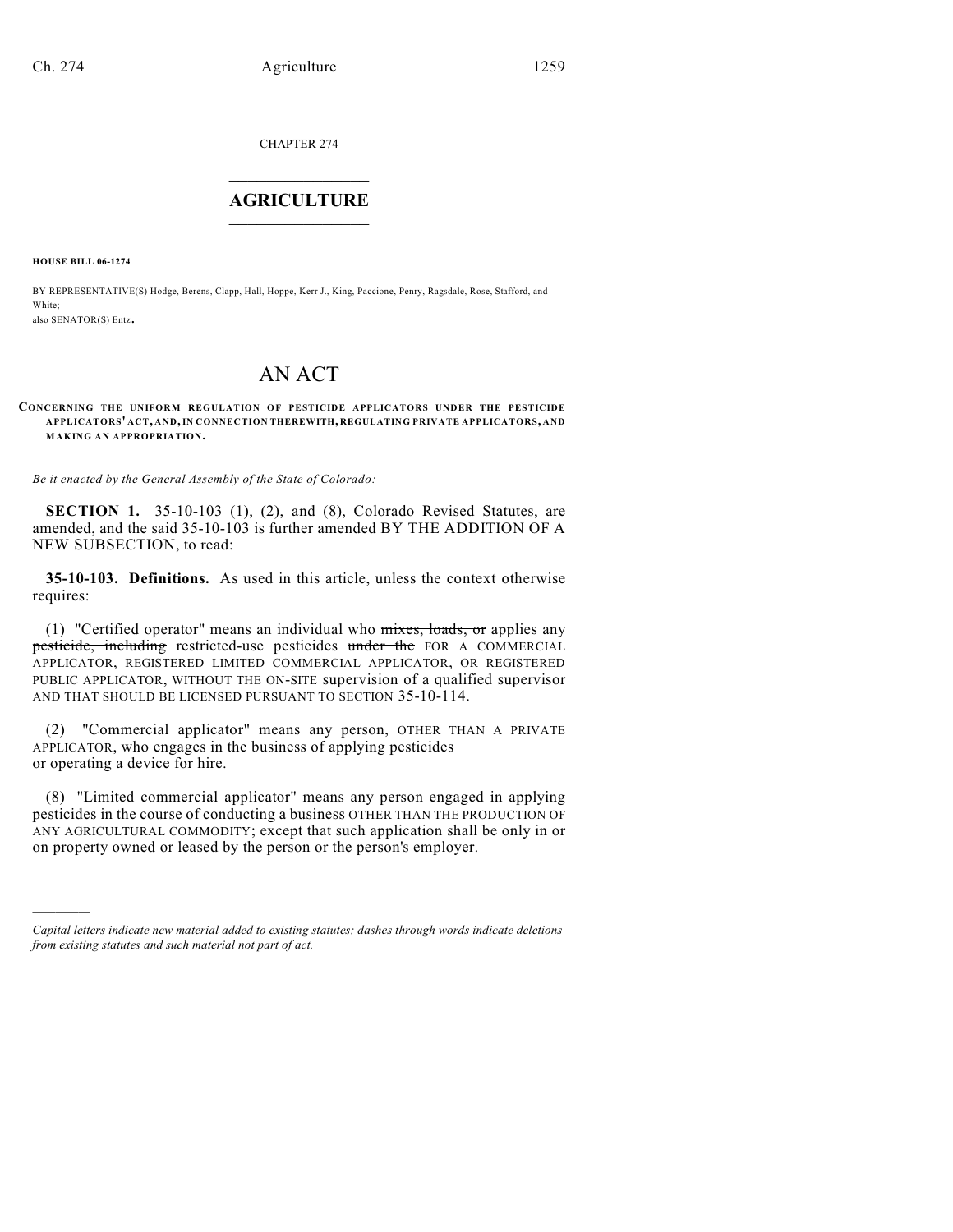#### 1260 Agriculture Ch. 274

(11.5) "PRIVATE APPLICATOR" MEANS ANY PERSON WHO USES OR SUPERVISES THE USE OF A PESTICIDE FOR PURPOSES OF PRODUCING ANY AGRICULTURAL COMMODITY ON PROPERTY OWNED OR LEASED BY THE APPLICATOR OR THE APPLICATOR'S EMPLOYER OR, IF THE PESTICIDE IS APPLIED WITHOUT COMPENSATION OTHER THAN TRADING OF PERSONAL SERVICES BETWEEN PRODUCERS OF AGRICULTURAL COMMODITIES, ON THE PROPERTY OF ANOTHER PERSON.

**SECTION 2.** 35-10-104, Colorado Revised Statutes, is amended to read:

**35-10-104. Scope of article.** (1) The following ANY PERSON WHO USES OR SUPERVISES THE USE OF ANY PESTICIDE OR DEVICE IN THE STATE OF COLORADO shall be subject to the provisions of this article and to any rules and regulations adopted pursuant thereto.

(a) Any commercial applicator;

(b) Any limited commercial applicator or any public applicator which applies restricted use pesticides, whether or not a particular application involves restricted use or general use pesticides; except that this article shall not apply to any limited commercial applicator or public applicator which does not apply restricted use pesticides, unless such limited commercial or public applicator requests that it be subject to the provisions of this article pursuant to paragraph (c) of this subsection  $<sup>(1)</sup>;$  or</sup>

(c) Any limited commercial applicator or public applicator which requests, in the form and manner specified by the commissioner, that it be subject to the provisions of this article and to any rules and regulations adopted pursuant thereto.

(2) The provisions of this article shall not apply to:

(a) Any person who performs the following acts for the purposes of producing any agricultural commodities on property owned or rented by him or his employer or, if such acts are performed without compensation other than trading of personal services between producers of agricultural commodities, on the property of another person:

(I) The operation of a device or the supervision of such operation;

(II) The use or supervision of the use of any pesticides except those designated for limited use by the commissioner pursuant to section  $35-9-108(5)$ ;

(b) Any individual who operates a device or uses any pesticide or who supervises, evaluates, or recommends such acts on the property of another without compensation; or

(c) Any individual who uses a device or applies any pesticide or who supervises such acts at his home or on his property, when such use or supervision is not compensated and is not in the course of conducting a business. Nowhere is it the intent of the general assembly to prevent private citizens from using legal chemicals for the control of weeds and pests on their own property.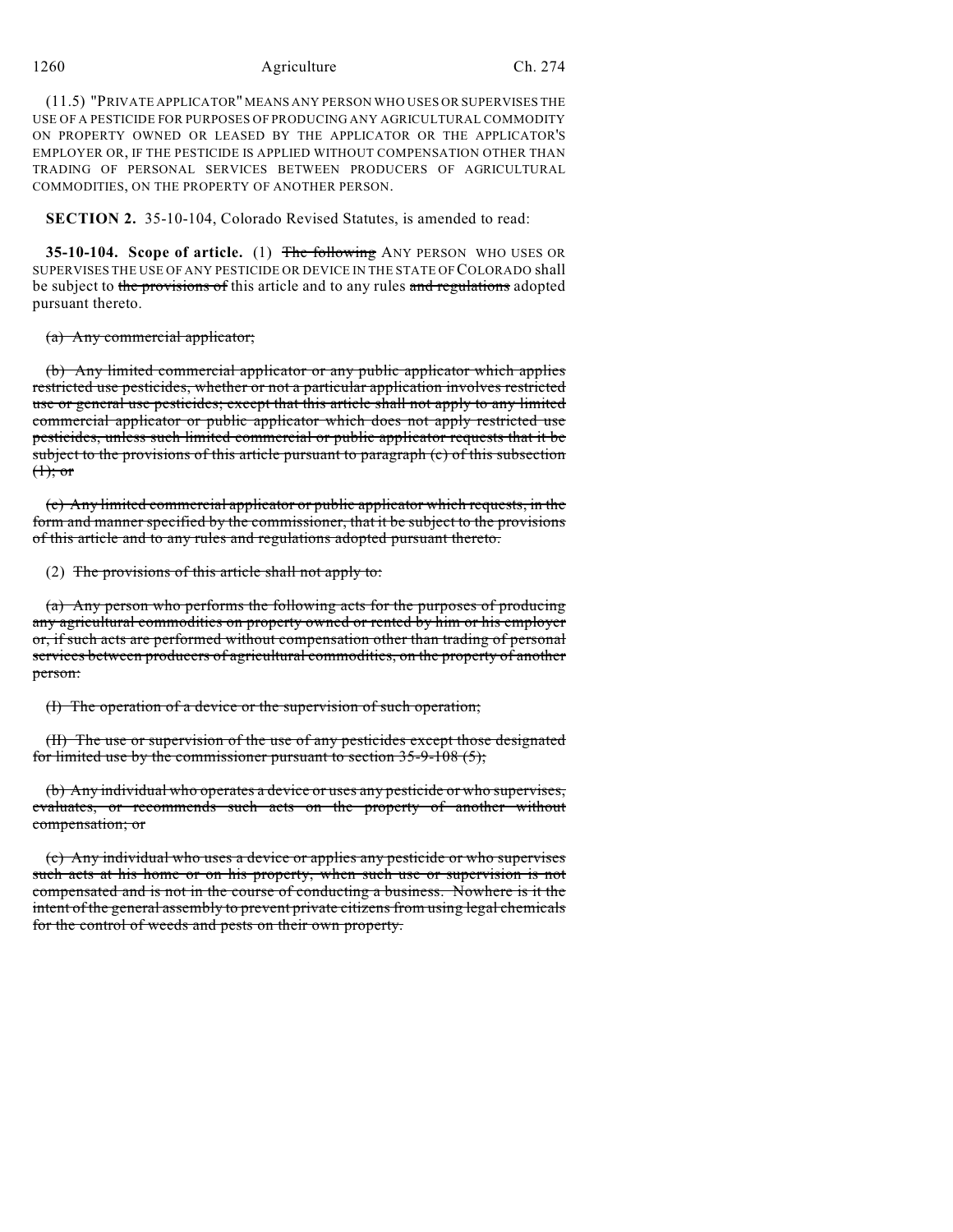**SECTION 3.** 35-10-109, Colorado Revised Statutes, is amended to read:

**35-10-109. Limited commercial and public applicators - no business license required.** No business license shall be required for limited commercial or public applicators; except that the commissioner may SHALL require such applicators THAT APPLY RESTRICTED-USE PESTICIDES TO register with the department. in the form and manner he shall designate and to pay an administrative fee in an amount which he shall determine. THE COMMISSIONER SHALL DETERMINE THE FORM AND MANNER OF THE REGISTRATION, AS WELL AS THE AMOUNT OF ANY ADMINISTRATIVE FEES ASSOCIATED WITH SUCH REGISTRATION. A LIMITED COMMERCIAL OR PUBLIC APPLICATOR MAY REGISTER VOLUNTARILY, REGARDLESS OF WHETHER SUCH APPLICATOR APPLIES RESTRICTED-USE PESTICIDES, BY SUBMITTING A REQUEST IN THE FORM AND MANNER SPECIFIED BY THE COMMISSIONER.

**SECTION 4.** 35-10-110, Colorado Revised Statutes, is amended to read:

**35-10-110. Registered limited commercial and registered public applicators - requirements for operation.** (1) For each class or subclass of pesticide application a REGISTERED limited commercial or REGISTERED public applicator applies, it THE APPLICATOR shall employ at least one qualified supervisor who is licensed in that class or subclass of pesticide application or shall secure the services of such qualified supervisor by documented agreement.

(2) Notwithstanding the provisions of subsection  $(1)$  of this section, no REGISTERED public applicator shall be required to pay licensing or certification fees for any qualified supervisor or certified operator which it WHOM THE APPLICATOR may employ.

(3) Every REGISTERED limited commercial or REGISTERED public applicator shall provide verifiable training to all technicians in its employ according to standards adopted by the commissioner. Such standards shall be identical to those adopted by the commissioner with respect to commercial applicators pursuant to section  $35-10-106$  (1) (c).

(4) If the commissioner, pursuant to section 35-10-109, establishes a registry of limited commercial and public applicators, he OR SHE may also require that each REGISTERED applicator report, in the form and manner the commissioner shall designate, any change to the information provided by such applicator to the registry or in any such reports previously submitted, within fifteen days  $of$  AFTER said change.

**SECTION 5.** 35-10-111, Colorado Revised Statutes, is amended to read:

**35-10-111. Record-keeping requirements.** Each commercial, REGISTERED limited commercial, LICENSED PRIVATE, and REGISTERED public applicator shall keep and maintain records of each pesticide application in the form and manner designated by the commissioner. Such records shall be retained for a period of three years from AFTER the date of the pesticide application and shall be kept at the address specified in the application for the commercial applicator's business license or, in the case of REGISTERED limited commercial and REGISTERED public applicators, at the address specified in the registry authorized in section 35-10-109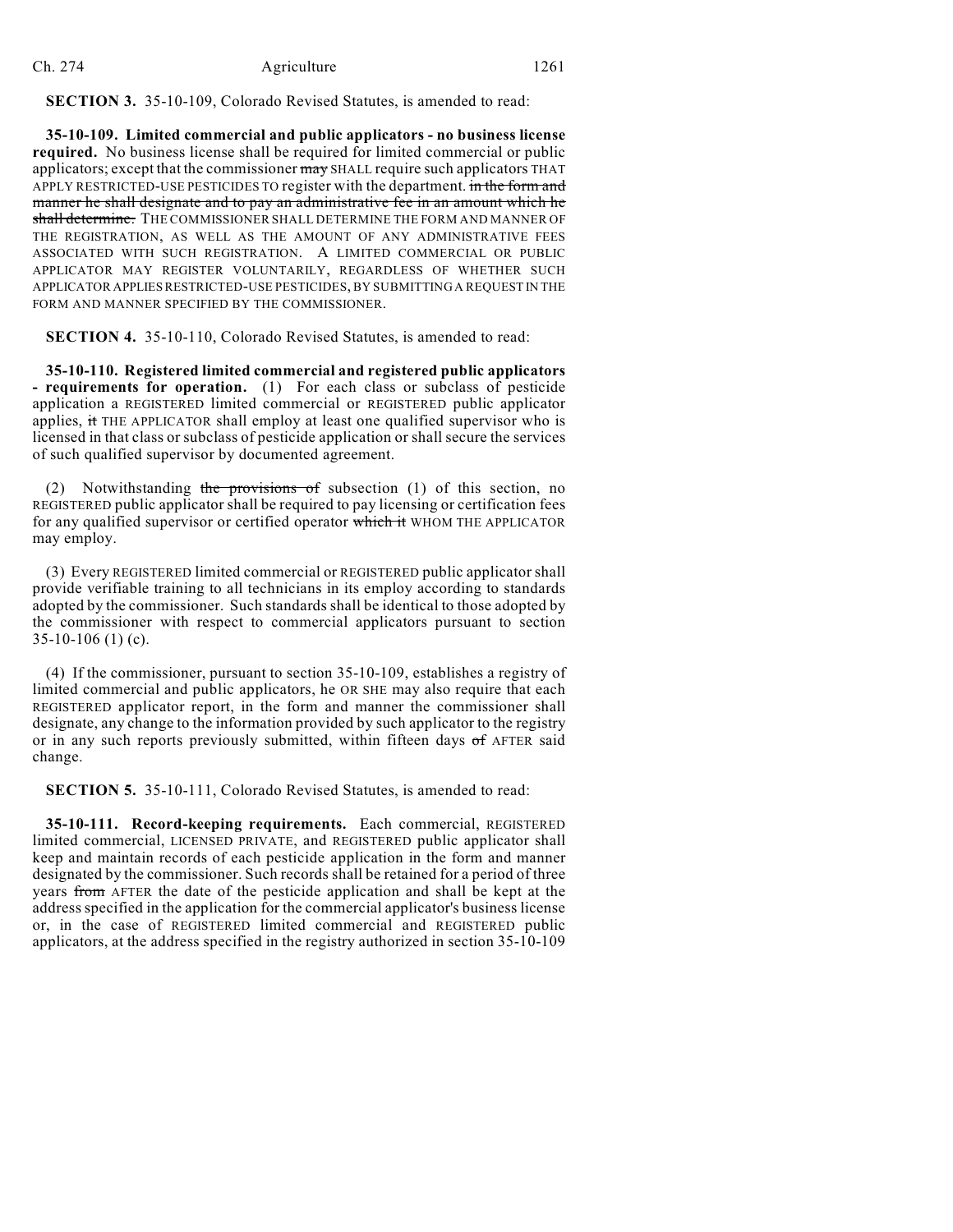OR, IN THE CASE OF LICENSED PRIVATE APPLICATORS, AT THE ADDRESS OF RECORD ON FILE WITH THE COMMISSIONER.

**SECTION 6.** 35-10-112 (1) (a), (1) (c), (2) (a), and (2) (b), the introductory portion to 35-10-112 (2) (c), 35-10-112 (2) (c) (IV), and the introductory portion to 35-10-112 (2) (d), Colorado Revised Statutes, are amended, and the said 35-10-112 (1) is further amended BY THE ADDITION OF A NEW PARAGRAPH, to read:

**35-10-112. Notification requirements - registry of pesticide-sensitive persons - preemption.** (1) (a) The commissioner shall promulgate rules and regulations for the establishment of a registry of pesticide-sensitive persons to be maintained by the department. Pesticide-sensitive persons may apply to be placed on the registry provided IF they can provide proof of medical justification by a physician licensed in Colorado in the form and manner prescribed by the commissioner. This letter needs to THE PROOF OF MEDICAL JUSTIFICATION SHALL be updated every two years. Said THE registry shall be updated at least annually, and the published registry shall be provided MADE READILY ACCESSIBLE, IN A FORM AND MANNER PRESCRIBED BY THE COMMISSIONER, to all commercial, REGISTERED limited commercial, and REGISTERED public applicators on record with the commissioner. Names added after the most recently published registry shall be available from the department upon request.

(c) (I) A commercial, REGISTERED limited commercial, or REGISTERED public applicator, prior to applying a pesticide in any turf or ornamental category, shall take reasonable actions to give notice of the date and approximate time of any such pesticide application, prior to the application, to any PESTICIDE-SENSITIVE person who resides on property which abuts the property to be treated and whose name is on the published registry AND:

(A) WHO RESIDES ON THE PROPERTY TO BE TREATED;

(B) RESIDES ON PROPERTY THAT ABUTS THE PROPERTY TO BE TREATED; OR

(C) RESIDES IN A MULTI-UNIT DWELLING THAT ABUTS A COMMON AREA TO BE TREATED.

(II) If two property sites would be considered to be abutting but for the fact that such sites are separated by an alley, for the purposes of this section such sites are deemed to be abutting.

(d) A COMMERCIAL, REGISTERED LIMITED COMMERCIAL, OR REGISTERED PUBLIC APPLICATOR IN THE WOOD-DESTROYING ORGANISM PEST CONTROL, RESIDENTIAL OR COMMERCIAL PEST CONTROL, OR INTERIOR PLANT PEST CONTROL CATEGORIES, PRIOR TO MAKING A STRUCTURAL PESTICIDE APPLICATION TO A MULTI-UNIT DWELLING, SHALL TAKE REASONABLE ACTIONS TO GIVE NOTICE OF THE DATE AND APPROXIMATE TIME OF ANY SUCH PESTICIDE APPLICATION, PRIOR TO THE APPLICATION, TO ANY PESTICIDE-SENSITIVE PERSON WHOSE NAME IS ON THE PUBLISHED REGISTRY AND WHO RESIDES AT THAT MULTI-UNIT DWELLING.

(2) (a) Any commercial, REGISTERED limited commercial, or REGISTERED public applicator making a pesticide application in any turf or ornamental category shall,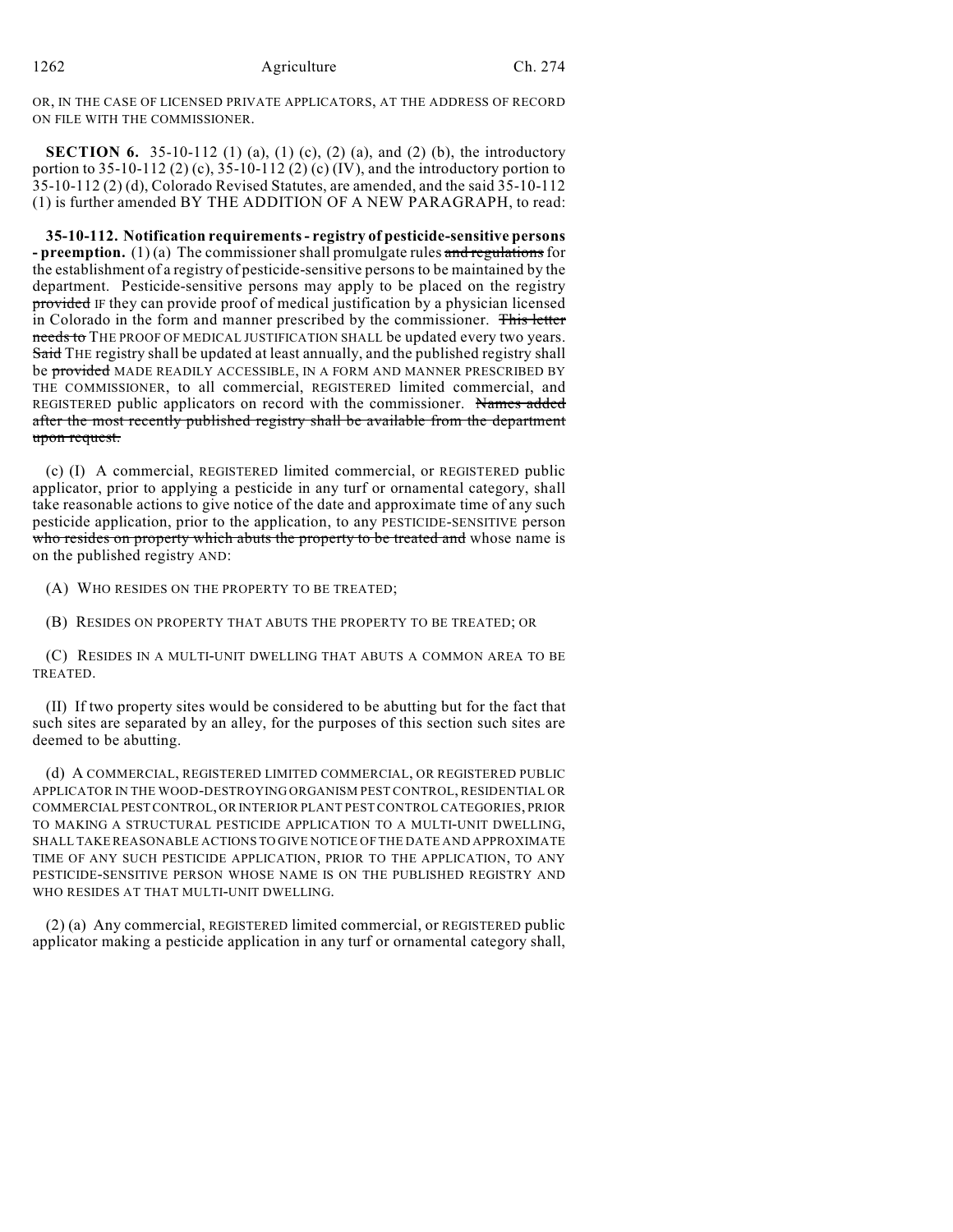### Ch. 274 Agriculture 1263

at the time of application, post a sign OR SIGNS notifying the public of the application. Such sign to SIGNS SHALL be posted at any conspicuous point or points of entry to the property receiving the application.

(b) Any commercial, REGISTERED limited commercial, or REGISTERED public applicator making a pesticide application in any aquatic category shall post, at the time of application, a sign OR SIGNS notifying the public of the application. Such sign to SIGNS SHALL be posted in the manner designated by the commissioner through the adoption of rules and regulations pursuant to article 4 of title 24, C.R.S.

(c) The notice-of-application signs specified in paragraphs (a) and (b) of this subsection (2) shall be water-resistant and shall measure at least four inches in height and five inches in width. The EACH sign shall contain the following information in black lettering and symbols on a bright yellow background:

(IV) The name of the commercial, REGISTERED limited commercial, or REGISTERED public applicator which THAT made the application, in at least eighteen-point bold-faced type.

(d) If a commercial or REGISTERED limited commercial applicator makes a pesticide application on a commercial property site pursuant to paragraph (a) or (b) of this subsection (2) and an owner of the site or an agent of an owner of the site is not present at the site, then, in addition to the information required by paragraph (c) of this subsection (2), the notice-of-application signs posted by the applicator at the site shall also contain the following information in black lettering and symbols on a bright yellow background in at least eighteen-point bold-faced type:

**SECTION 7.** Article 10 of title 35, Colorado Revised Statutes, is amended BY THE ADDITION OF A NEW SECTION to read:

**35-10-114.5. Private applicator - license required.** ANY PRIVATE APPLICATOR WHO USES OR SUPERVISES THE USE OF A RESTRICTED-USE PESTICIDE SHALL POSSESS A VALID PRIVATE APPLICATOR LICENSE ISSUED BY THE COMMISSIONER IN ACCORDANCE WITH THIS ARTICLE AND ANY RULES ADOPTED PURSUANT TO THIS ARTICLE. AN UNLICENSED PRIVATE APPLICATOR MAY USE A RESTRICTED-USE PESTICIDE UNDER THE SUPERVISION OF A LICENSED PRIVATE APPLICATOR FOR USES AUTHORIZED BY THE LICENSED PRIVATE APPLICATOR'S LICENSE.

**SECTION 8.** Article 10 of title 35, Colorado Revised Statutes, is amended BY THE ADDITION OF A NEW SECTION to read:

**35-10-114.7. Licensed private applicators - rules - repeal.** (1) THE COMMISSIONER SHALL PROMULGATE THE INITIAL RULES FOR THE LICENSURE OF PRIVATE APPLICATORS UNDER THIS ARTICLE NO LATER THAN DECEMBER 31, 2006. SUCH RULES SHALLBE PROMULGATED IN ACCORDANCE WITH ARTICLE 4 OF TITLE 24, C.R.S.

(2) THIS SECTION IS REPEALED, EFFECTIVE JANUARY 1, 2007.

**SECTION 9.** The introductory portion to 35-10-115 (1), Colorado Revised Statutes, is amended, and the said 35-10-115 is further amended BY THE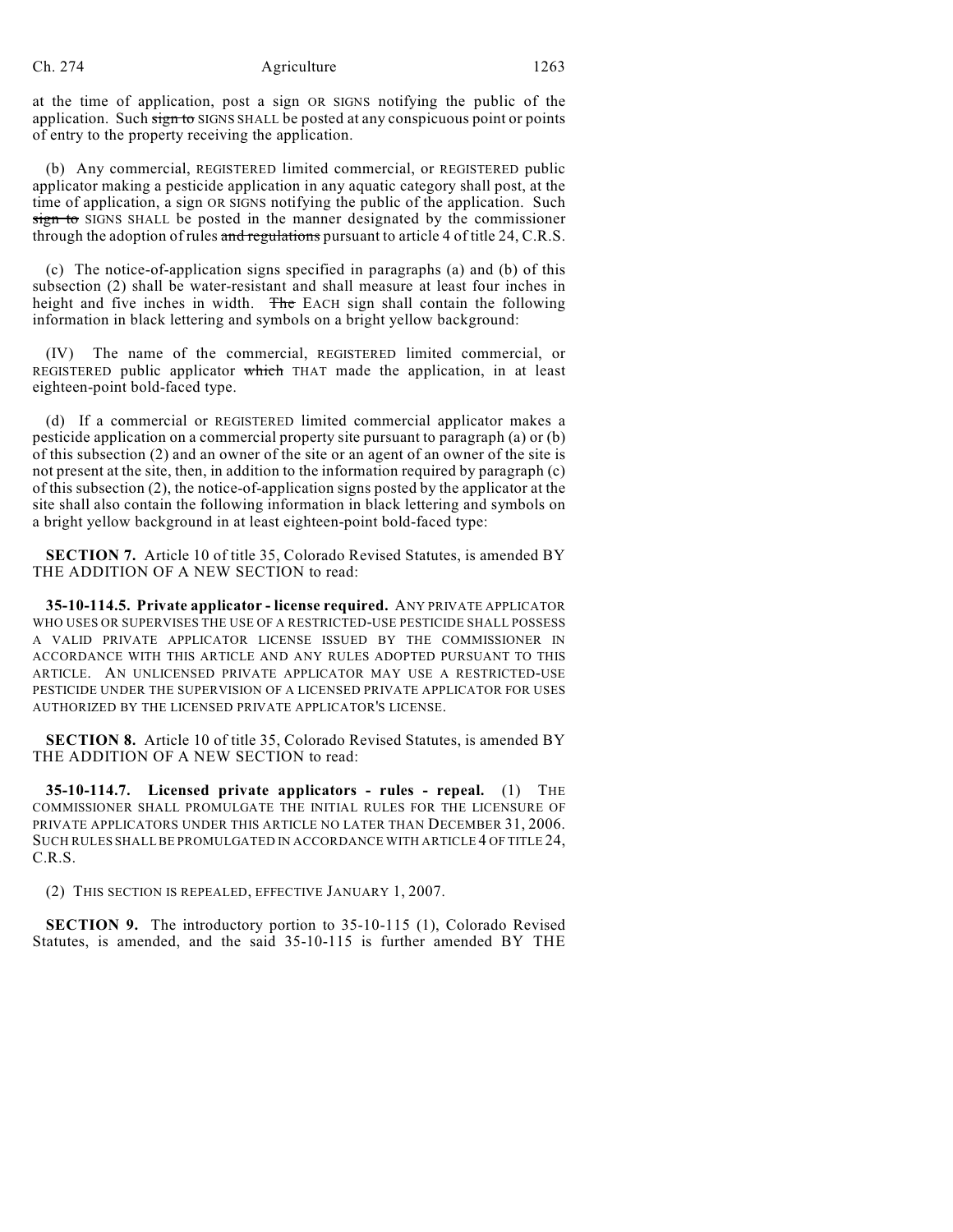ADDITION OF A NEW SUBSECTION, to read:

**35-10-115. Qualified supervisor, certified operator, and private applicator licenses - examination - application - fees.** (1) Each applicant for a qualified supervisor, or certified operator, OR PRIVATE APPLICATOR license shall:

(5) THE COMMISSIONER SHALL ISSUE LICENSES TO QUALIFIED PRIVATE APPLICATORS ON AND AFTER JANUARY 1, 2007. A LICENSE ISSUED IN COLORADO BY THE UNITED STATES ENVIRONMENTAL PROTECTION AGENCY, ISSUED TO A PRIVATE APPLICATOR BEFORE JANUARY 1, 2007, SHALL REMAIN VALID FOR PURPOSES OF THIS ARTICLE THROUGH THE EXPIRATION DATE OF SUCH LICENSE.

**SECTION 10.** 35-10-117 (1) (a) and the introductory portion to 35-10-117 (2), Colorado Revised Statutes, are amended, and the said 35-10-117 (1) is further amended BY THE ADDITION OF THE FOLLOWING NEW PARAGRAPHS, to read:

**35-10-117. Unlawful acts.** (1) Unless otherwise authorized by law, it is unlawful and a violation of this article for any person:

(a) To perform any of the acts for which licensure as a commercial applicator, qualified supervisor, or certified operator, OR PRIVATE APPLICATOR is required without possessing a valid license to do so;

(i) TO USE, STORE, OR DISPOSE OF PESTICIDES, PESTICIDE CONTAINERS, RINSATES, OR OTHER RELATED MATERIALS, OR TO SUPERVISE OR RECOMMEND SUCH ACTS, IN A MANNER INCONSISTENT WITH LABELING DIRECTIONS OR REQUIREMENTS, UNLESS OTHERWISE PROVIDED FOR BY LAW, OR IN AN UNSAFE, NEGLIGENT, OR FRAUDULENT MANNER; OR

(j) TO REFUSE OR FAIL TO COMPLY WITH ANY REQUIREMENTS OF THE FEDERAL WORKER PROTECTION STANDARDS SET FORTH IN 40 CFR, PART 170.

(2) It is unlawful and a violation of this article for any person acting as a commercial, REGISTERED limited commercial, or REGISTERED public applicator, or as a qualified supervisor or  $\frac{1}{\sqrt{2}}$  as a certified operator:

**SECTION 11.** Article 10 of title 35, Colorado Revised Statutes, is amended BY THE ADDITION OF A NEW SECTION to read:

**35-10-117.5. Unlawful acts for licensed private applicators.** (1) IT IS UNLAWFUL AND A VIOLATION OF THIS ARTICLE FOR A LICENSED PRIVATE APPLICATOR:

(a) TO MAKE FALSE OR MISLEADING REPRESENTATIONS OR STATEMENTS OF FACT IN ANY LICENSE, APPLICATION, RECORD, OR REPORT REQUIRED BY THIS ARTICLE OR ANY RULES ADOPTED PURSUANT THERETO;

(b) TO FAIL TO MAINTAIN OR SUBMIT ANY RECORDS OR REPORTS REQUIRED BY THIS ARTICLE OR ANY RULES ADOPTED PURSUANT THERETO; OR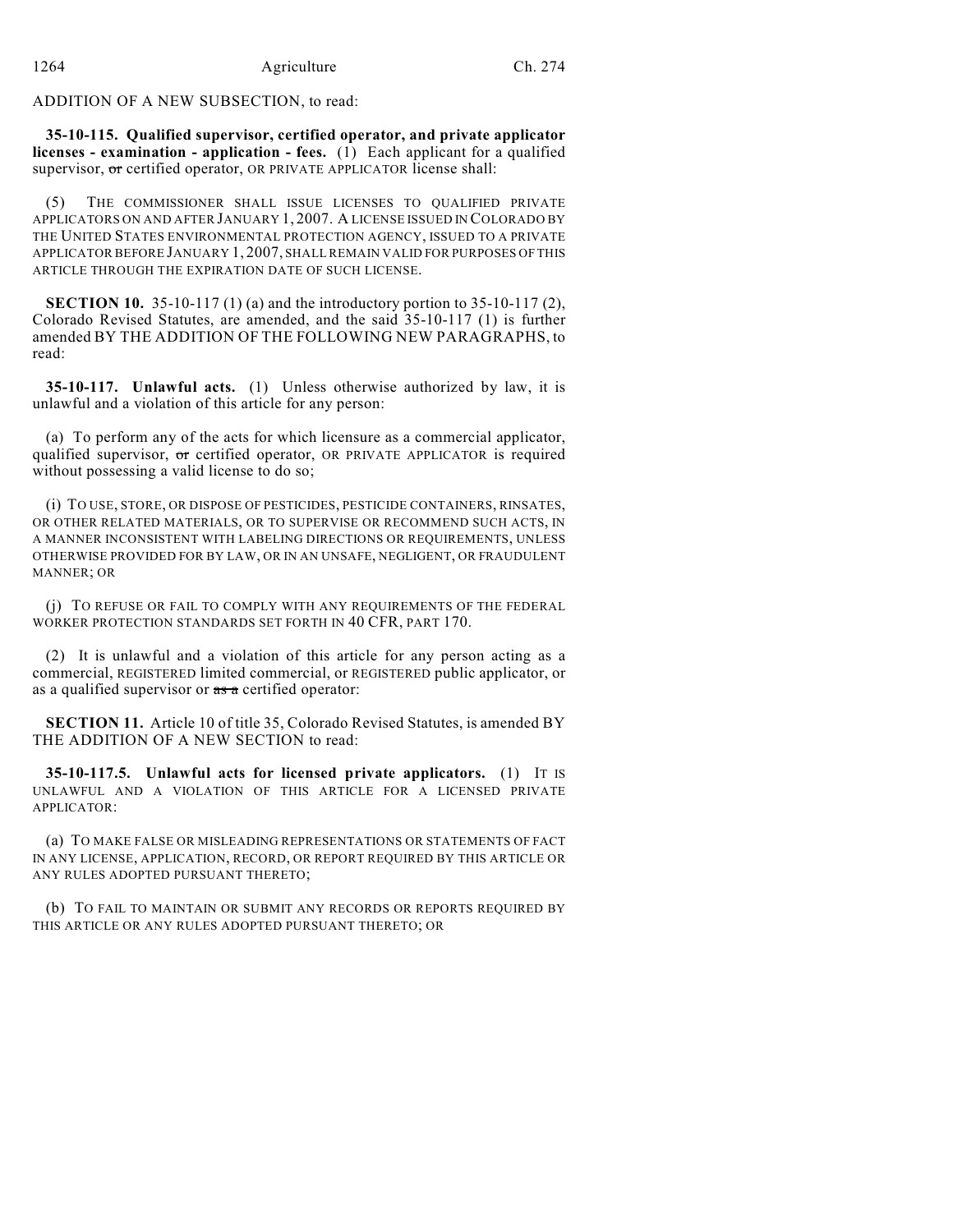(c) TO PERMIT THE USE OF A PRIVATE APPLICATOR LICENSE BY ANY PERSON OTHER THAN THE PERSON TO WHOM THE LICENSE WAS ISSUED.

**SECTION 12.** 35-10-118 (8.5) (b), Colorado Revised Statutes, is amended to read:

**35-10-118. Powers and duties of the commissioner.** (8.5) (b) The commissioner is authorized to MAY accept gifts, grants, and donations of any kind from any private or public source for the purposes of this subsection (8.5). The commissioner shall transmit all such gifts, grants, or donations to the state treasurer, who shall credit the same to the commercial pesticide applicator fund created in section 35-10-126.

**SECTION 13.** 35-10-119 (4) (a), Colorado Revised Statutes, is amended to read:

**35-10-119. Inspections - investigations - access - subpoena.** (4) At any reasonable time during regular business hours, the commissioner shall have free and unimpeded access upon consent or upon obtaining an administrative search warrant:

(a) To all buildings, yards, warehouses, and storage facilities ANY LAND, WATER, OR STRUCTURES THEREON in which any devices THAT REQUIRE LICENSURE FOR USE, pesticides, containers, rinsates, or other related materials are OR HAVE BEEN kept, used, stored, handled, processed, disposed of, or transported for the purpose of carrying out any provision of this article or any rule made pursuant to this article;

**SECTION 14.** The introductory portion to 35-10-121 (1) and 35-10-121 (1) (c), (2), (2.5), and (3), Colorado Revised Statutes, are amended to read:

**35-10-121. Disciplinary actions - denial of license.** (1) The commissioner may issue letters of admonition, impose other discipline through stipulation, or restrict, impose probation on, deny, suspend, refuse to renew, or revoke any license OR REGISTRATION authorized under this article if the applicant, REGISTRANT, or licensee:

(c) Has had an equivalent license OR REGISTRATION denied, revoked, or suspended by any authority;

(2) In any proceeding held under this section, the commissioner may accept as prima facie evidence of grounds for disciplinary action any disciplinary action taken against a licensee, REGISTRANT, or certified person from another jurisdiction if the violation which THAT prompted the disciplinary action in that jurisdiction would be grounds for disciplinary action under this section.

 $(2.5)$  Proceedings under this section shall be conducted pursuant to the provisions of article 4 of title 24, C.R.S.; except that section  $24-4-104$  (3), C.R.S., shall not apply to such proceedings in cases of deliberate or willful violation; in cases of violation of labeling directions or requirements; or in cases in which the actions or omissions of the licensee OR REGISTRANT in violations VIOLATION of this article have caused or threatened to cause substantial danger or harm to public health and safety, to property, or to the environment, as defined by the commissioner pursuant to section 35-10-118 (2). In such cases, no revocation, suspension, limitation, or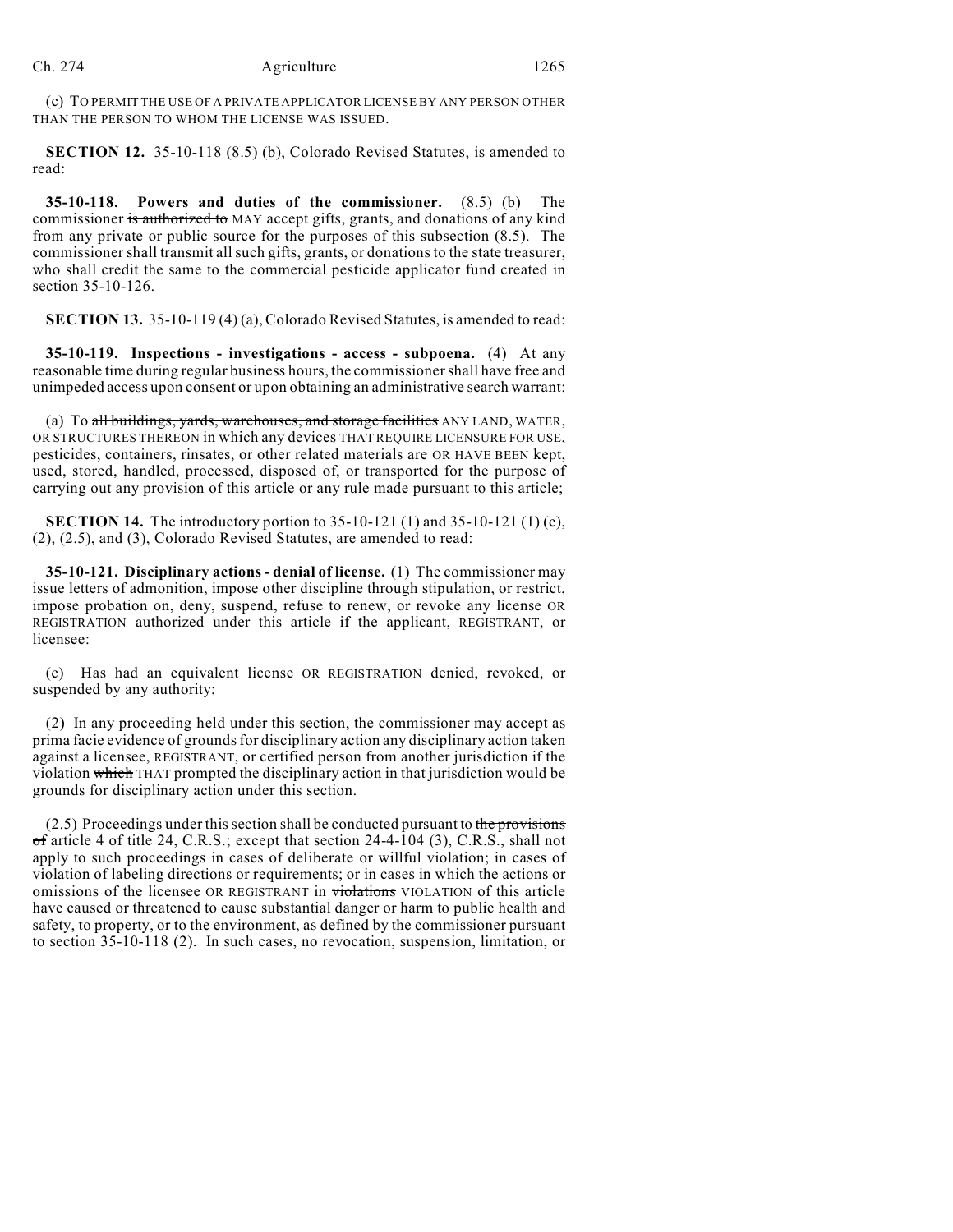1266 Agriculture Ch. 274

modification of a license OR REGISTRATION shall be lawful unless the commissioner has given the licensee OR REGISTRANT notice in writing regarding any facts or conduct that may warrant such action and has afforded the licensee OR REGISTRANT opportunity to submit written data, views, and arguments with respect to such facts or conduct.

(3) No licensee OR REGISTRANT whose license OR REGISTRATION has been revoked may apply or reapply for any license OR REGISTRATION under this article until two years from AFTER the date of such revocation.

**SECTION 15.** 35-10-123 (2), Colorado Revised Statutes, is amended to read:

**35-10-123. Criminal penalties.** (2) Any person who violates any of the provisions of section 35-10-117 (1) (a), (1) (b), (1) (c), (1) (e),  $\left(\frac{1}{2}\right)\left(\frac{1}{2}\right)\left(\frac{2}{3}\right)$  (1) (g), (1) (i), (1) (j), (2) (a), (2) (b), (2) (c), (2) (d), (3) (a), or (4) (a) commits a class 1 misdemeanor and shall be punished as provided in section 18-1.3-501, C.R.S.

**SECTION 16.** 35-10-125 (2) (e) and (4), Colorado Revised Statutes, are amended to read:

**35-10-125. Advisory committee - sunset review.** (2) The committee shall consist of the following members:

(e) A qualified supervisor, employed by a limited commercial applicator REGISTERED UNDER THIS ARTICLE, who is actively engaged in the application of pesticides;

(4) The appointment of the formulator, the commercial applicator engaged in the control of agricultural crop pests, and one of the representatives from a REGISTERED public applicator shall expire on January 1, 1991; and the appointment of the commercial applicator engaged in the control of turf or ornamental pests, the representative from the general public who is actively engaged in agricultural production, the qualified supervisor employed by a REGISTERED limited commercial applicator, and the representative from the department of health shall expire on January 1, 1992. The initial appointment of all other members shall be for a term of three years. Thereafter, the appointment of each member to the committee shall be for a term of three years.

**SECTION 17.** 35-10-126, Colorado Revised Statutes, is amended to read:

**35-10-126. Transfer of moneys to the pesticide fund - fees.** All fees and civil fines collected pursuant to this article shall be transmitted to the state treasurer, who shall credit the same to the commercial pesticide applicator fund which fund is hereby created IN SECTION 35-9-126. All moneys credited to the fund and all interest earned on the investment of moneys in the fund shall be a part of this fund and shall not be transferred or credited to the general fund or to any other fund except as directed by the general assembly acting by bill. The general assembly may make annual appropriations from such fund to the department to carry out the purposes of this article. WITHIN THIRTY DAYS AFTER JULY 1, 2006, THE UNEXPENDED AND UNENCUMBERED BALANCE OF THE COMMERCIAL PESTICIDE APPLICATOR FUND, AS SAID FUND EXISTED PRIOR TO JULY 1, 2006, SHALL BE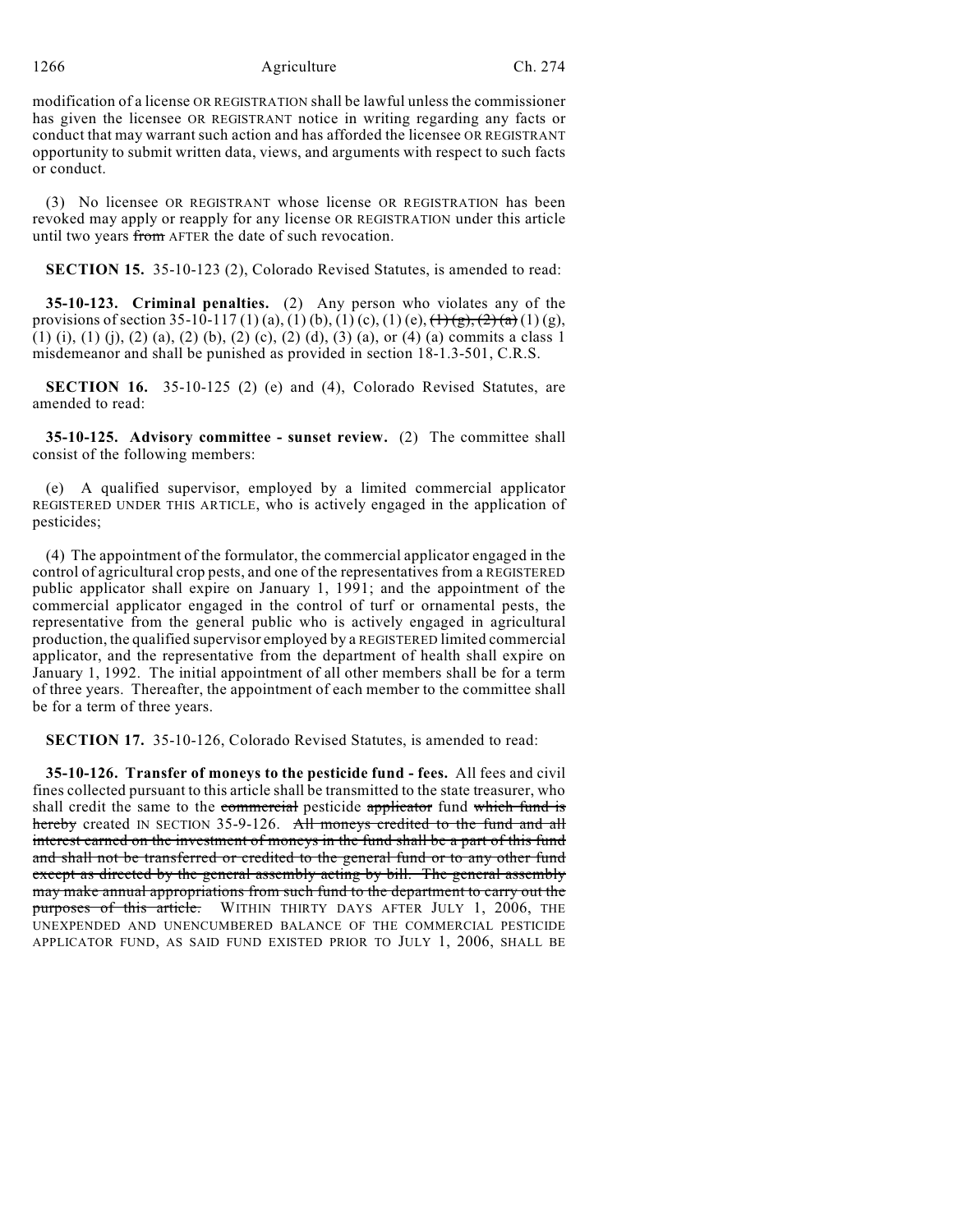TRANSFERRED TO THE PESTICIDE FUND CREATED IN SECTION 35-9-126.

**SECTION 18.** 35-10-128, Colorado Revised Statutes, is amended to read:

**35-10-128. Repeal of article - termination of functions.** Effective July 1, 2006 2015, this article shall be IS repealed. The licensing function of the commissioner of agriculture shall also terminate on July 1, 2006 2015. Prior to such repeal and termination, the licensing function shall be reviewed as provided for in section 24-34-104, C.R.S., and, as part of such review, the department of regulatory agencies shall report on the extent of local regulation of pesticides pursuant to section 31-15-707 (1) (b), C.R.S., or under the police power of any political subdivision of the state.

**SECTION 19.** 35-10-128, Colorado Revised Statutes, as amended by section 18 of House Bill 06-1274, enacted at the second regular session of the sixty-fifth general assembly, is amended to read:

**35-10-128. Repeal of article - termination of functions.** Effective July 1, 2015, this article is repealed. The licensing function REGULATORY FUNCTIONS of the commissioner of agriculture shall also terminate on July 1, 2015. Prior to such repeal and termination, the licensing function REGULATORY FUNCTIONS shall be reviewed as provided for in section 24-34-104, C.R.S., and, as part of such review, the department of regulatory agencies shall report on the extent of local regulation of pesticides pursuant to section 31-15-707 (1) (b), C.R.S., or under the police power of any political subdivision of the state.

**SECTION 20.** 35-9-126 (1), Colorado Revised Statutes, is amended to read:

**35-9-126. Pesticide fund.** (1) All fees and civil fines collected pursuant to this article shall be transmitted to the state treasurer, who shall credit the same to the pesticide fund, which fund is hereby created. The general assembly may make annual appropriations from such fund to the department of agriculture to carry out the purposes of this article AND THE "PESTICIDE APPLICATORS'ACT", ARTICLE 10 OF THIS TITLE.

**SECTION 21. Repeal.** 24-34-104 (37) (b), Colorado Revised Statutes, is repealed as follows:

**24-34-104. General assembly review of regulatory agencies and functions for termination, continuation, or reestablishment.** (37) The following agencies, functions, or both, shall terminate on July 1, 2006:

(b) The licensing of commercial applicators, qualified supervisors, and certified operators through the commissioner of agriculture in accordance with article 10 of title 35, C.R.S.;

**SECTION 22.** 24-34-104 (46), Colorado Revised Statutes, is amended BY THE ADDITION OF A NEW PARAGRAPH to read:

**24-34-104. General assembly review of regulatory agencies and functions for termination, continuation, or reestablishment.** (46) The following agencies,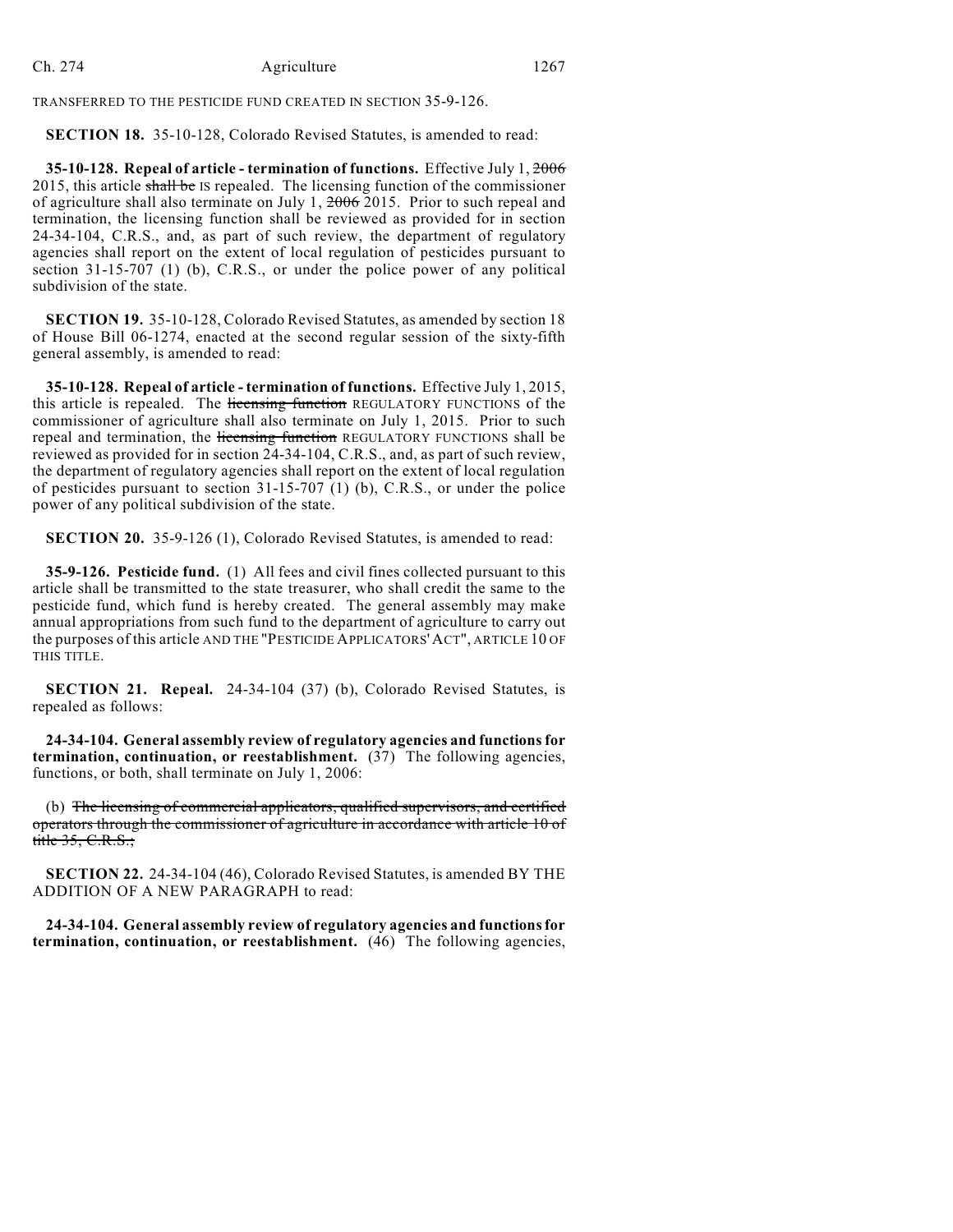functions, or both, shall terminate on July 1, 2015:

(i) THE LICENSING OF COMMERCIAL APPLICATORS, QUALIFIED SUPERVISORS, AND CERTIFIED OPERATORS THROUGH THE COMMISSIONER OF AGRICULTURE IN ACCORDANCE WITH ARTICLE 10 OF TITLE 35, C.R.S.

**SECTION 23.** 24-34-104 (46) (i), Colorado Revised Statutes, as enacted by section 22 of House Bill 06-1274, enacted at the second regular session of the sixty-fifth general assembly, is amended to read:

**24-34-104. General assembly review of regulatory agencies and functions for termination, continuation, or reestablishment.** (46) The following agencies, functions, or both, shall terminate on July 1, 2015:

(i) The *licensing* REGULATION of commercial applicators, qualified supervisors, and certified operators through OPERATORS, AND PRIVATE APPLICATORS BY the commissioner of agriculture in accordance with article 10 of title 35, C.R.S.

**SECTION 24. Appropriation.** (1) In addition to any other appropriation, there is hereby appropriated, out of any moneys in the commercial pesticide applicator fund created in section 35-10-126, Colorado Revised Statutes, not otherwise appropriated, to the department of agriculture, for allocation to the executive director's office, for legal services, for the fiscal year beginning July 1, 2006, the sum of seventy-six thousand fifty-one dollars (\$76,051), or so much thereof as may be necessary, for the implementation of this act.

(2) In addition to any other appropriation, there is hereby appropriated, out of any moneys in the commercial pesticide applicator fund created in section 35-10-126, Colorado Revised Statutes, not otherwise appropriated, to the department of agriculture, for allocation to the division of plant industries, for regulation of private pesticide applicators, for the fiscal year beginning July 1, 2006, the sum of three hundred fifty-one thousand seven hundred sixty-five dollars (\$351,765) and 5.8 FTE, or so much thereof as may be necessary, for the implementation of this act.

(3) In addition to any other appropriation, the general assembly anticipates that, for the fiscal year beginning July 1, 2006, the department of agriculture will receive the sum of one hundred ten thousand dollars (\$110,000) in federal funds from the Environmental Protection Agency for the implementation of this act. Although these funds are not appropriated in this act, they are noted for the purpose of indicating the assumptions used relative to these funds.

(4) In addition to any other appropriation, there is hereby appropriated to the department of law, for the fiscal year beginning July 1, 2006, the sum of seventy-six thousand fifty-one dollars (\$76,051) and 0.8 FTE, or so much thereof as may be necessary, for the provision of legalservicesto the department of agriculture related to the implementation of this act. Said sum shall be from cash funds exempt received from the department of agriculture, executive director's office, out of the appropriation made in subsection (1) of this section.

**SECTION 25. Effective date.** Sections 1, 8, 14 through 18, 21 and 22, and 24 through 26 shall take effect July 1, 2006, and the remainder of this act shall take